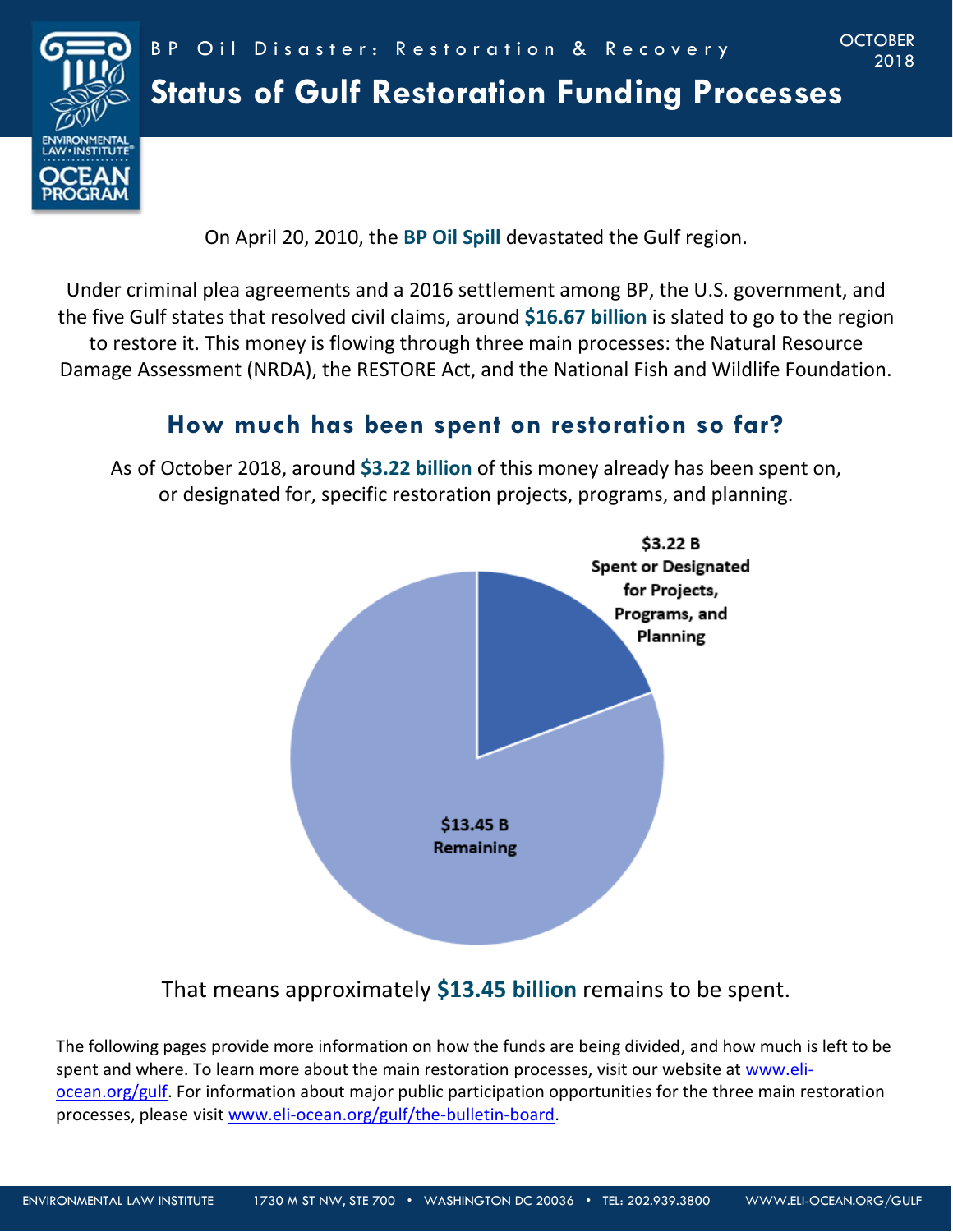# **\$16.67 Billion**

**Natural Resource Damage Assessment (NRDA)**

## **\$8.8 Billion\* \$5.33 Billion \$2.54 Billion**

**A natural resource damage assessment is a process focused on restoring natural resources injured by an oil spill.**

**Money can be used for natural resource projects and "loss of use" projects (e.g., to compensate for recreational opportunities that were lost because of the spill).**

**The RESTORE Act**

**The RESTORE Act is a law that sends settlement money to the Gulf for restoration and recovery.**

**Money can be used for environmental and economic restoration projects, as well as research activities.**

**National Fish and Wildlife Foundation (NFWF)** 

**The National Fish and Wildlife Foundation is a nonprofit organization that is tasked with distributing some of the settlement monies.** 

**Money can be used for barrier islands and river diversions (LA) and natural resource projects.**



**Here we use the term "spent" for money that already has been spent on** *or* **designated for projects, programs, and planning.**